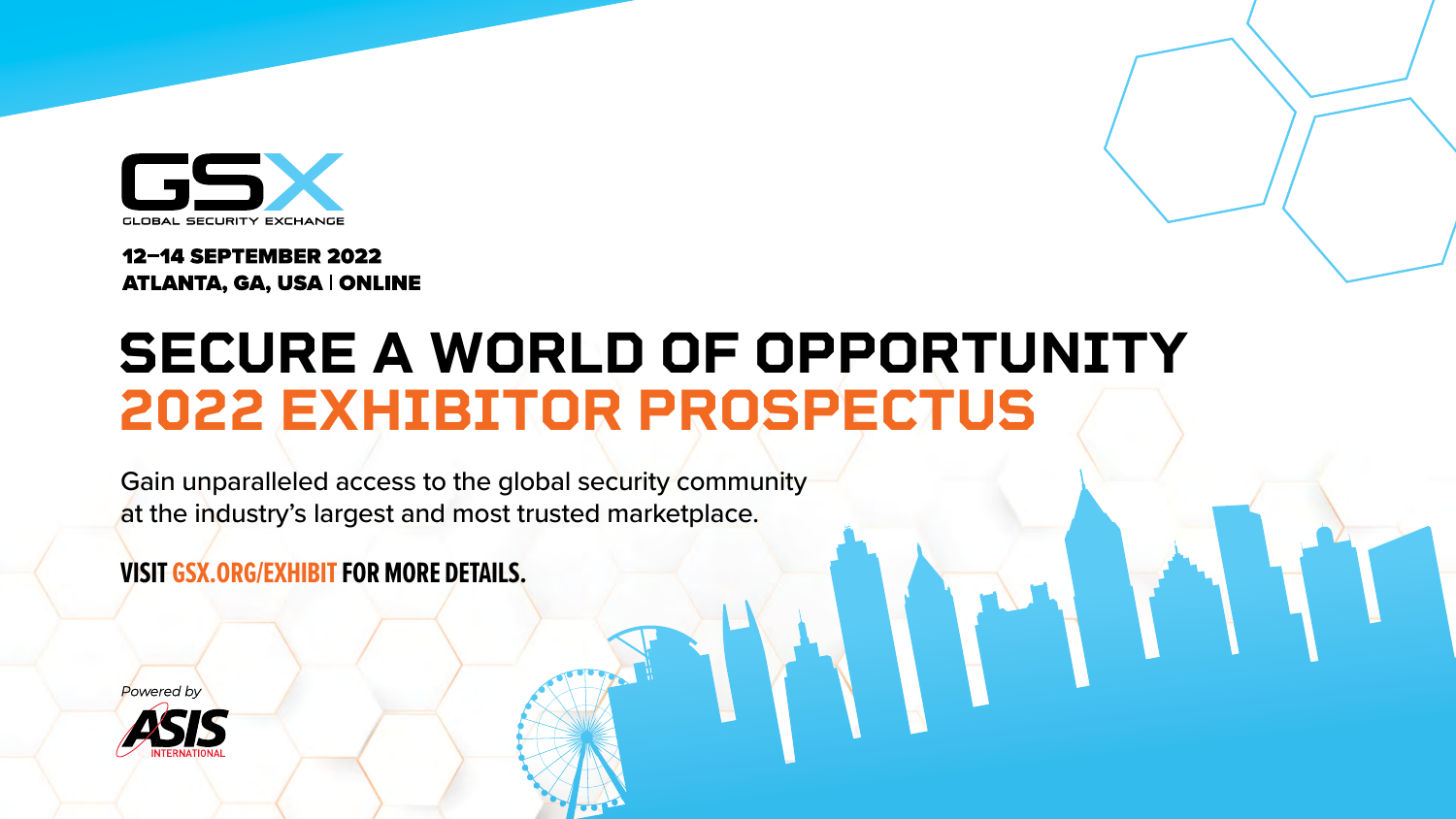### **Tap Into Massive Buying Power**

With most attendees averaging an annual budget over \$1,000,000, GSX delivers more purchasing authority than any other security management event.

#### **Reach More Decision-Makers in Your Demo**

GSX brings you face to face with the industry's senior leaders—92% of attendees make or influence security purchasing decisions for their organizations.

### **Engage Security's Full Ecosystem**

GSX is security's most universally attended event, unlocking access to all vertical markets.

#### **Q:** *What is your organization's primary industry?*

- Accommodation & food
- Amusement, gambling &
- Banking, finance &
- Consulting & professional
- **Defense & intelligence** 
	-
- Food & agriculture
	-
- **Information technology** & telecommunications
- **Law enforcement**
- **Manufacturing**
- Media & entertainment
- Oil, gas & chemical
- **Pharmaceutical**
- Public administration (government, non-defense)
- Real estate & construction
- Retail
- Security services,
- **Transportation & supply** chain
- **Utilities**

# **WHERE SECURITY'S TOP BUYERS FIND YOU**

GSX attracts the most qualified and engaged audience in the industry.



**Q:** *What is your role relative to the purchase of security technology products, and/or services?*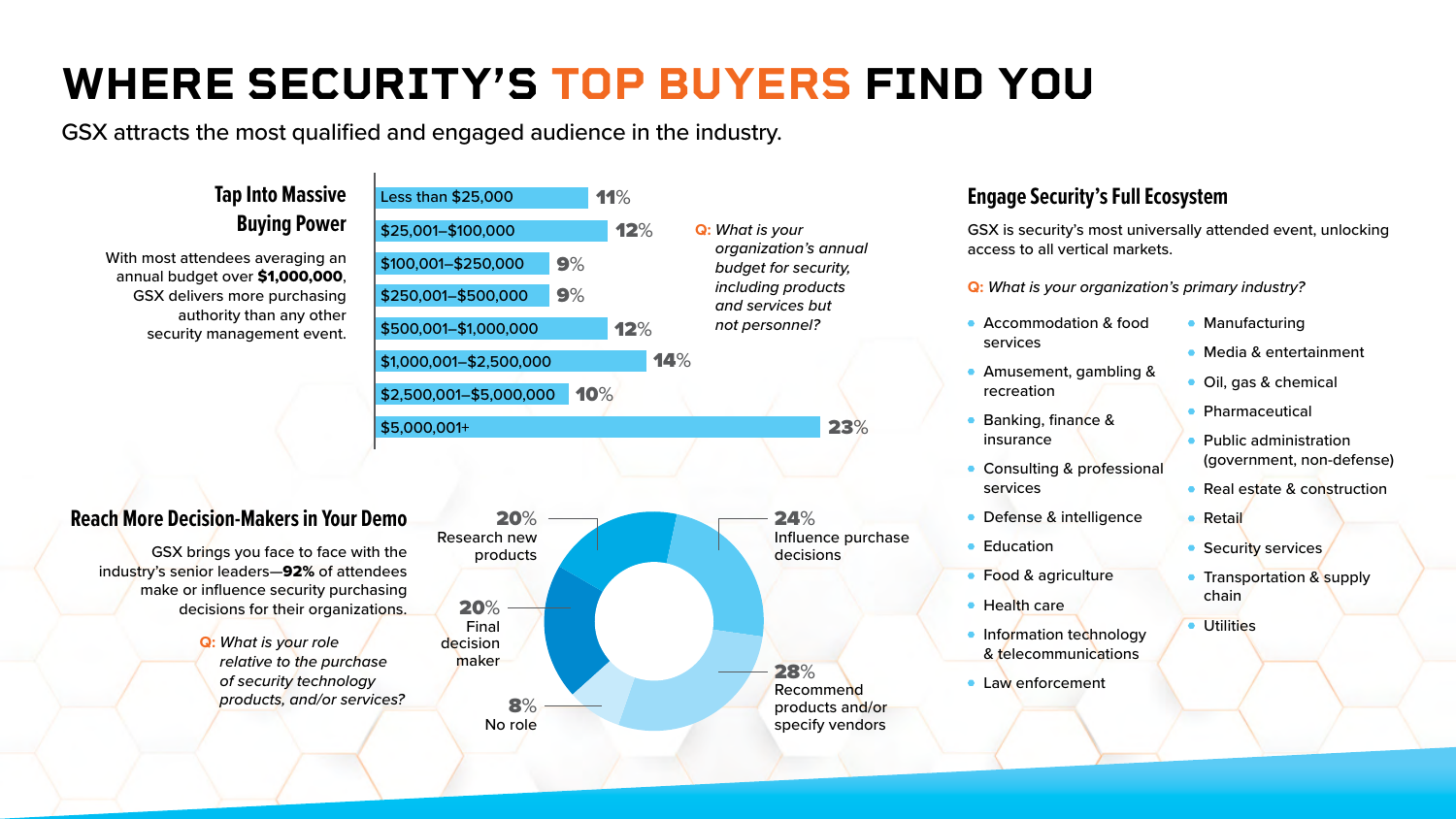## **TOP BUYERS**

**9.2hrs**

**on average spent in the Exhibit Hall**

 **97 %**

**of attendees visit the Exhibit Hall**



### **Top Reasons Security Professionals Choose GSX**

Networking & Education Topics



Exhibit Hall

## **44 %**

**of attendees attend no other security-related trade shows**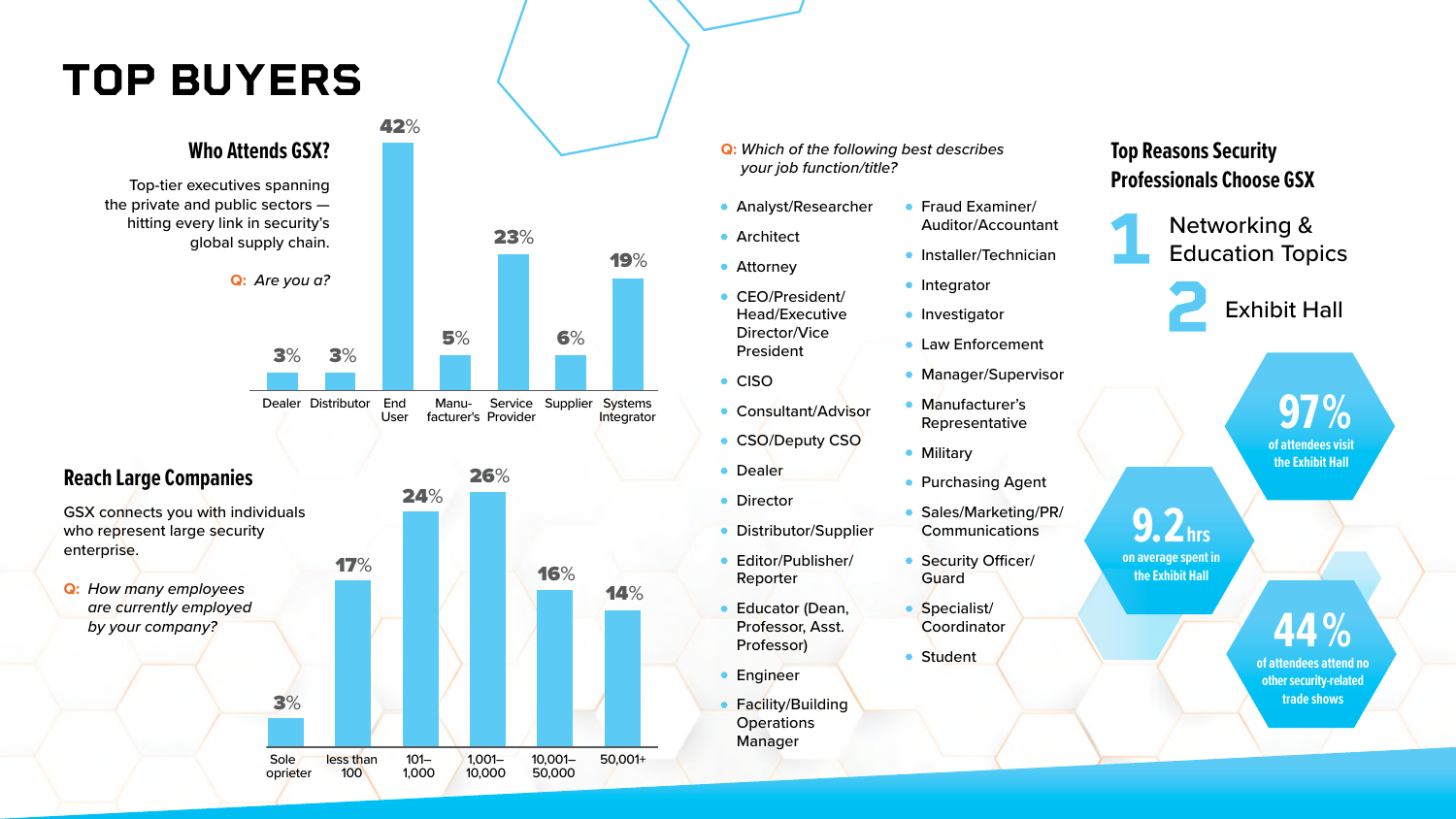# **EXPAND YOUR GLOBAL FOOTPRINT**

Even amid the pandemic, GSX consistently draws qualified buyers from around the world.



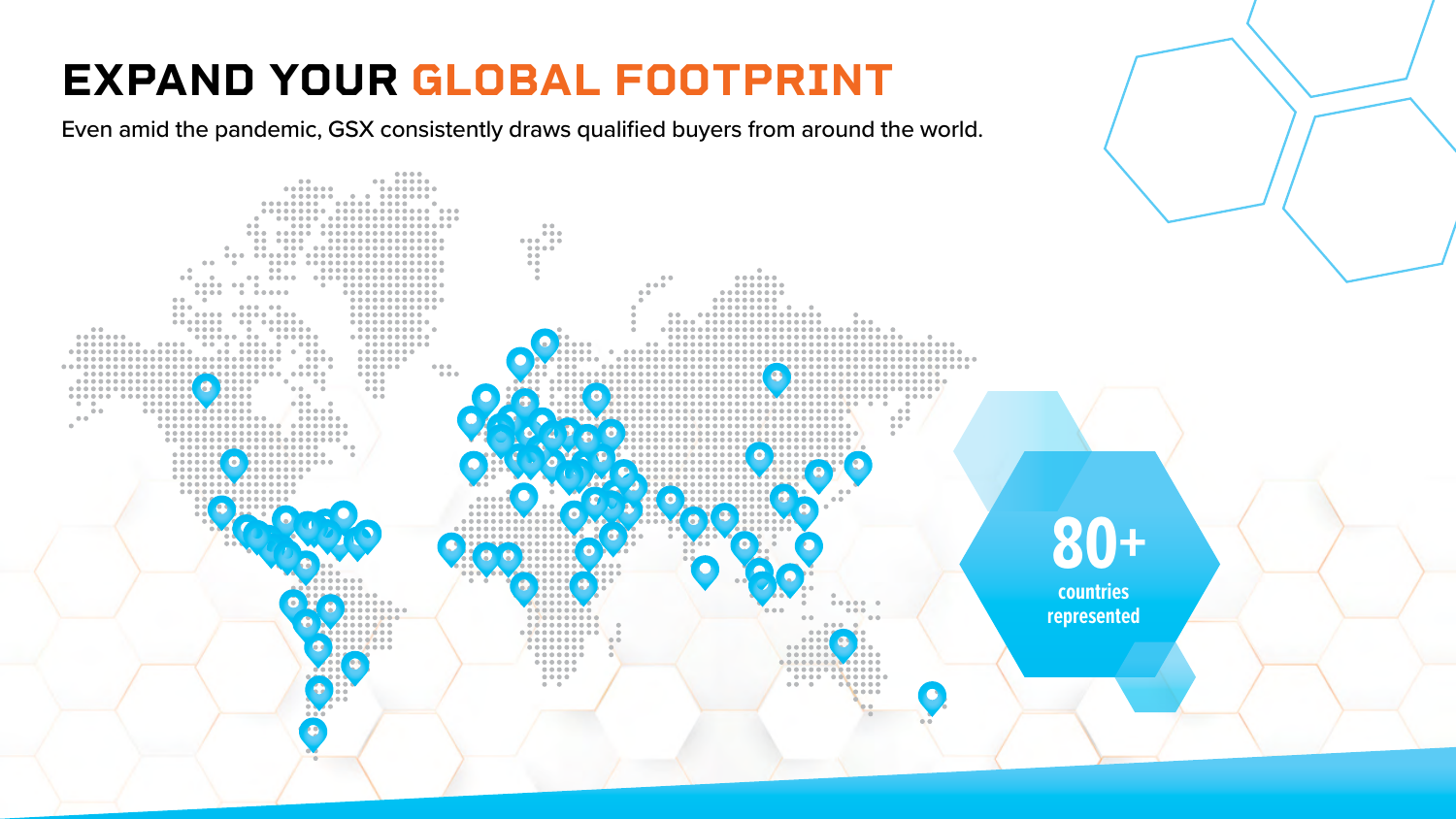#### **VIP Guest Invites**

Confirmed exhibitors have access to a complementary pacakage of ready-made communications to personally invite your network and track response with unique promo codes. Includes an email invite, social media images, sample social media posts, custom graphics featuring your logo and booth number, and more!

#### **Integrated Marketing Campaign**

From paid digital media (Facebook, LinkedIn, Google Ads) to smart email campaigns, the marketing team at ASIS International works with industry leaders to employ the latest tactics and effectively reach prospects throughout the security ecosystem.



27+ Targeted Emails 68,000+ Recipients Abandoned-Cart Messaging



### **Organic Social Media**

30+ Well-known Industry Partners Print and Digital Advertising

> **DIRECT MAIL**  2 Dedicated Direct Mail Pieces



As the world's largest membership organization for security professionals, ASIS International has a vast, engaged following eager to stay up to date on GSX. Share and engage with posts before, during, and after the event to connect with our community and highlight show-related messaging for your own network.

#### **SMART EMAIL CAMPAIGN**

**FACEBOOK** 14,000+ followers **LINKEDIN** 123,000+ followers **TWITTER** 23,000+ followers **INSTAGRAM** 2,900+ followers

#### **PAID DIGITAL ADVERTISING**

Facebook, LinkedIn, Feathr, and Google. Ads following a structured narrative

Projected Impressions: 3,893,217 U.S., Canada, Latin America, Nigeria & UK Warm and Cold Audience Targeting

#### **INDUSTRY ADVERTISING**



Owned and Distributed by ASIS International 34,000+ Readers



# **MARKETING SUPPORT EVERY STEP OF THE WAY**

When you invest in GSX, the full power of ASIS International—the industry's leading advocate—invests in you, with comprehensive marketing strategies and services that help you engage your target buyers and maximize your sales budget.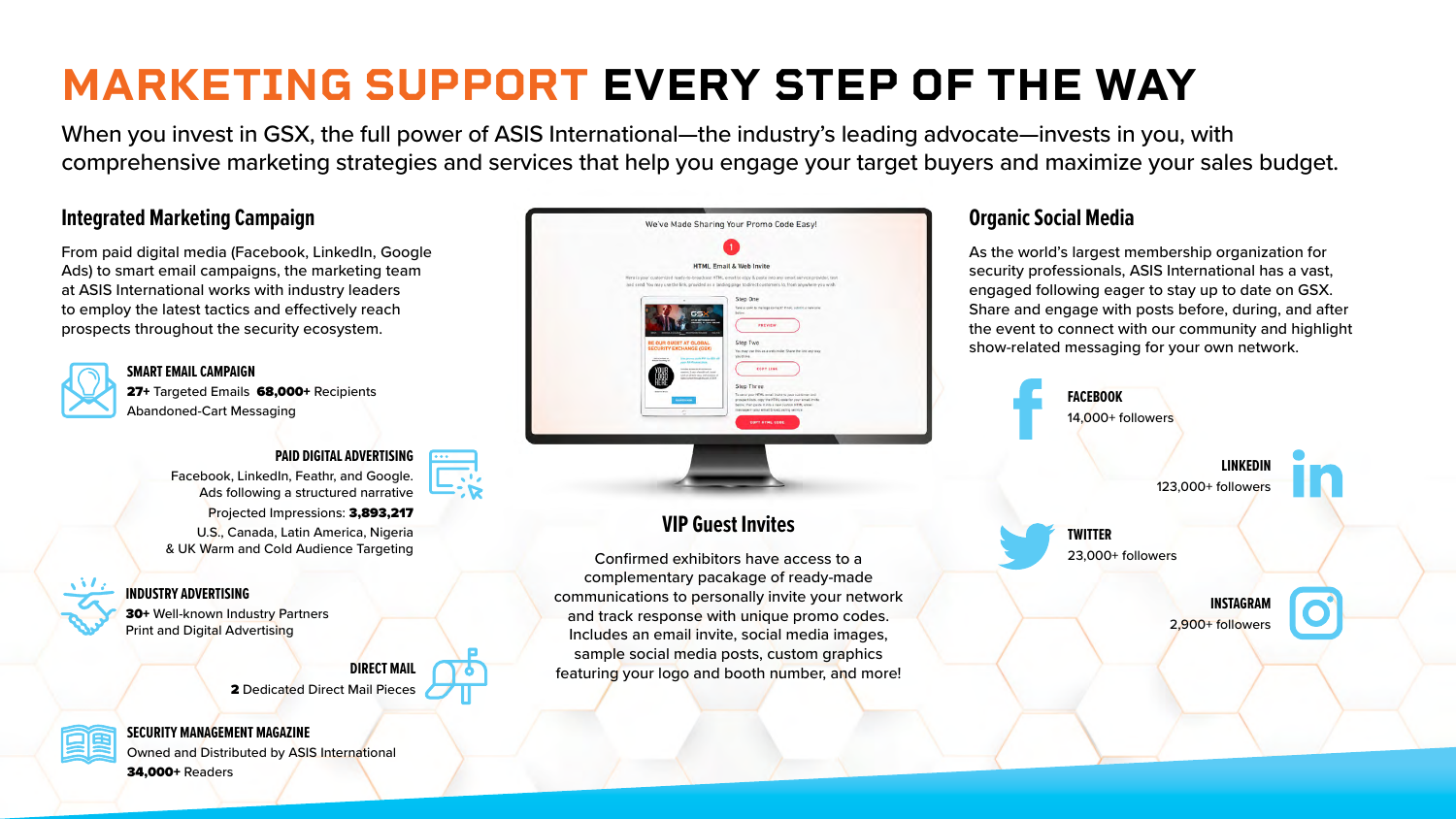## **AMPLIFY YOUR ENGAGEMENT AND DRIVE SALES WITH THESE ADDITIONAL PROMOTIONAL OPPORTUNITIES**

Raise your profile with more targeted buyers by tapping into GSX's unmatched opportunities for brand activation. From sponsorships that accelerate awareness to content-based participation that positions you as a thought leader, the right mix of engagements ensures your message resonates.



#### **Strengthen Your Presence with the Power of Sponsorship**

Enhance your activation with prominent placement across the show's high-visibility areas and promotional collateral, from convention center and general session signage to lanyards, badges, bottled water and more.



#### **Showcase Your Brand on the X Stage**

Bring your products and perspective to this well-attended platform, where attendees seek the latest innovations and engage in Q&A with exhibitors. Don't miss this opportunity to establish your voice in the industry and generate greater awareness and demand.

#### **Do More Business in the Diamond Club**

Privately connect with elite buyers possessing over \$1,000,000 in purchasing authority in this invite-only meeting space offering complementary beverages and snacks.

*Available to exhibitors with 8,000 square feet or more and sponsors investing a minimum of \$10,000.*

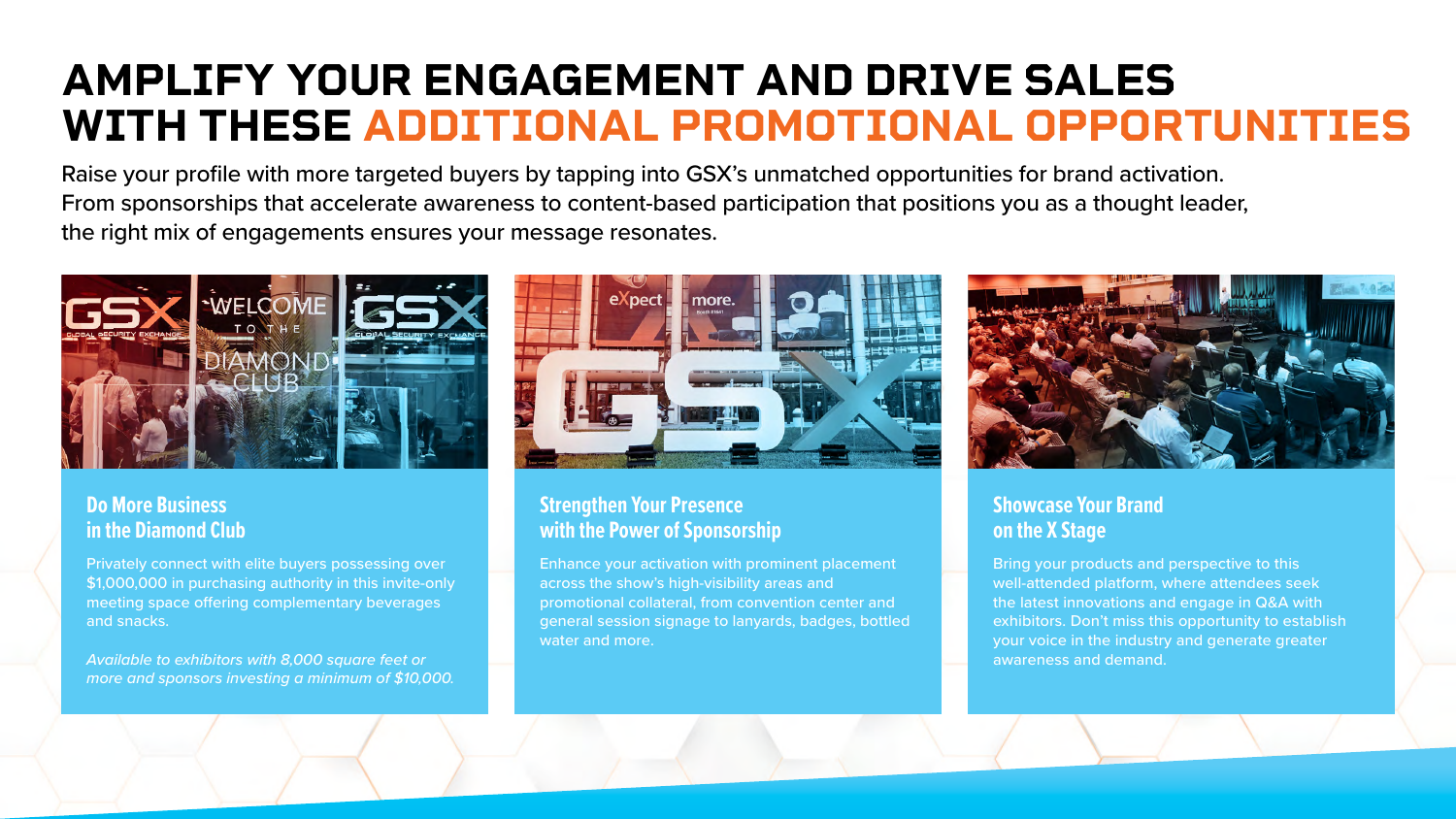## **ADDITIONAL OPPORTUNITIES**



#### **Stand out at the First Time Exhibitors Pavilion**

Never exhibited at GSX before? This is the opportunity for you. All new exhibitors are highlighted in a designated area on the show floor with additional preevent spotlight opportunities on new event features.

*First Time Exhibitor Booths are \$5,500 per 100 sq ft and include: 6 exhibitor badges per 100 sq ft, 8' backwall drape, 3' side drape, carpet, (2) chairs, (1) 6' skirted table, 5amp electrical, 1 booth ID sign, listing on floorplan.*



#### **Strike Deals off the Exhibit Floor in Private Meeting Rooms**

Meet with current and prospective buyers in a distraction-free setting — and have a dedicated space for your company to regroup — by purchasing your own meeting room at the Georgia World Congress Center.

*Exhibitor Meeting Rooms are \$15,000 for the week (Sunday – Wednesday) or \$5,000 per day. Room includes one seating setup. Audio visual, food and beverages, and custom signs may be ordered for an additional fee.*

*Expo Suites are \$6,500 per 100 sq ft and include: 6 exhibitor badges per 100 sq ft, enclosed room, locking door, carpet, 5amp electrical, 1 conference table, 4 chairs, listing on digital floorplan. Audio visual and custom graphic panels may be ordered for an additional fee.*





#### **Make Your Company Integral to Discovery**

Select GSX features are built right into the Exhibit Hall experience to keep traffic flowing to the floor and straight into your booth.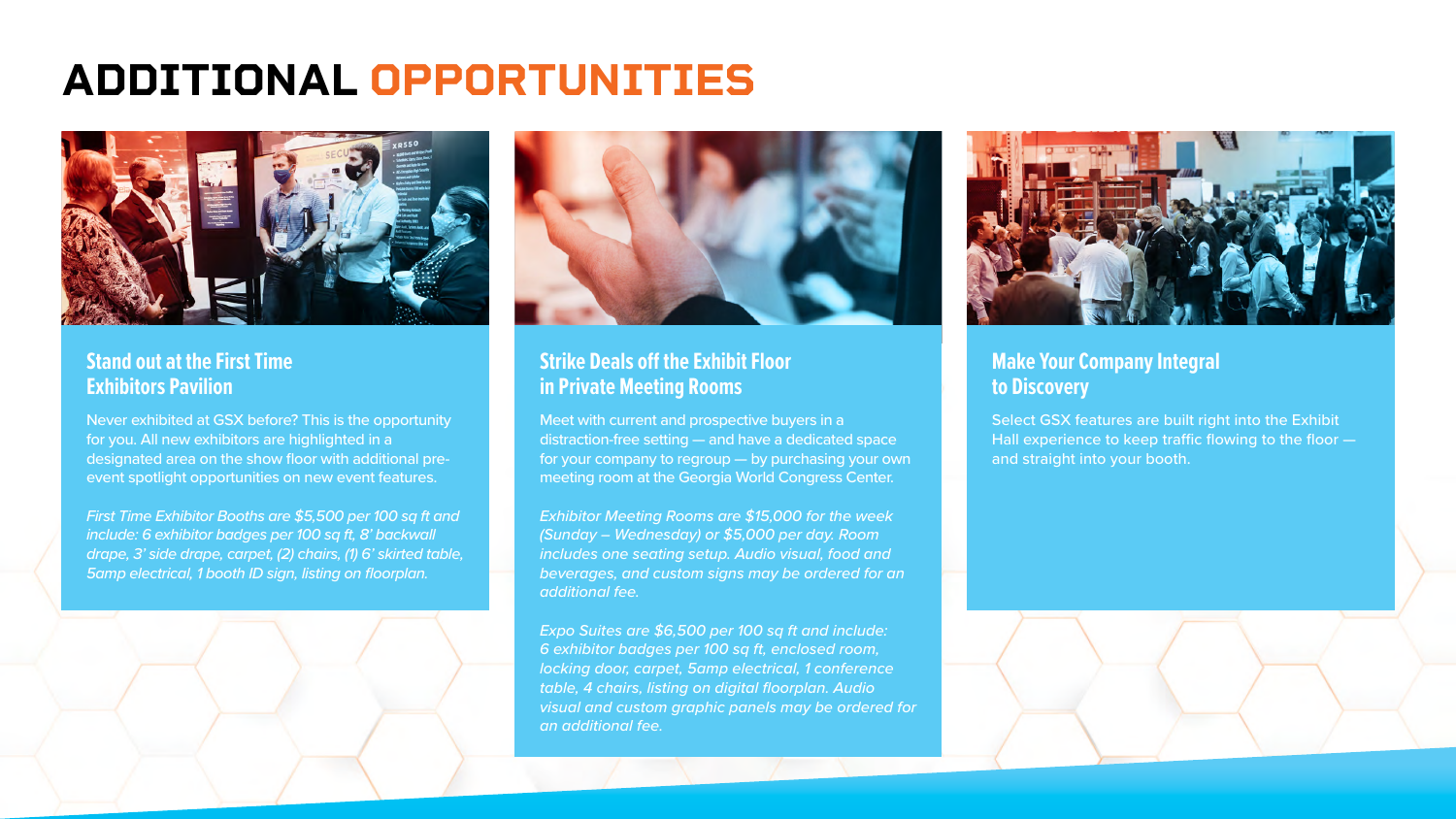# **BOOTH PRICING**

\$52 per square foot & \$375 per corner

**[View Exhibtor Floorplan](https://gsx22.mapyourshow.com/8_0/exhview/index.cfm)**



### **Gain Entrée Into Leading Corporations**

GSX attracts members of the world's largest corporations including:

- Accenture
- Ace Hardware
- Adobe Systems
- ADT
- Allied Universal
- Ally Financial
- Amazon
- Amazon Web Services
- American Modern Insurance
- Ameristar Perimeter
- **Security**
- Anthem, Inc.
- Apple, Inc.
- AT&T
- Avigilon, a Motorola
- Solutions Company
- Axis Communications
- BAE Systems
- Banco de Mexico
- Bank of America
- Bank of Canada
- Bath and Body
- **Works**
- Bayer Corporation
- Bechtel
- Bell
- Bloomberg, LLP.
- Blue Cross Blue Shield
- G4s
- Gartner
- GEICO
- General Electric
- General Motors
- Goodyear Tire &
- Rubber Company
- Google
- Grubhub
- Guardian Life
- Insurance Company
- Gucci
- Hallmark
- Heineken
- Hewlett-Packard
- Enterprise
- Hilton Hotels
- Honda
- Honeywell
- HP Inc.
- Hyatt Hotels and Resorts
- IBM
- IDIS Global
- Indeed
- InfraGard
- JC Penny
- John Deere
- Johnson &
- **Johnson**
- Bosch Security
- Boston Properties
- Brink's
- British American Tobacco
- Brookfield
- Properties
- Cadillac
- Capital One
- Chase
- Chevron
- Cisco
- CitiBank
- Coca-Cola
- Costco Wholesale
- Cox Enterprises, Inc.
- Credit Karma, Inc.
- Dell Technologies
- Deloitte
- Deutsche Bank
- eBay
- Equifax
- Erie Insurance, Inc.
- ExxonMobil
- Facebook, Inc.
- Farmers Insurance
- Federal Bureau of Investigation
- FedEx
- Ford Motor
- -
	- - - -
- 
- 
- 
- 
- 
- 
- 
- 
- 

**Company** 



- S&P Global, Inc.
- Salesforce
- Sallie Mae
- Shell
- Shopify
- Snap Inc.
- Sony Pictures Entertainment
- Southwest Airlines
- Stripe Inc.
- T-Mobile
- Target
- Tesla
- TikTok
- TJX
- Twitter
- Uber
- United Nations
- Universal Studios
- Verisign
- Verizon
- Volkswagon
- Walmart Inc.
- Walt Disney World
- Wells Fargo Bank
- Yelp, Inc.
- Yum! Brands
- Johnson Controls Inc.
- Kohler
- KPMG, LLP.
- L Brands
- Lincoln Financial Group
- Lockheed Martin
- Lowe's
- Marriott International
- Mars, Inc.
- Mastercard
- McCormick
- McDonald's Corporation
- NBC Universal
- Netflix
- Netgear
- Nike, Inc.
- Northrop Grumman
- NuStar
- NYPD
- PayPal
- PepsiCo
- Pfizer, Inc.
- Procter and Gamble
- PwC
- Raytheon

**ID sign**

**6 exhibitor badges per 100 sq ft**



**Complimentary marketing toolkit**

**Company logo, description, street address, website, and product categories included on the online floor plan and in the mobile app (upgraded listings available for purchase)**

**Advance login to your Exhibitor Dashboard where you can prepare for success pre-event**

#### **Your GSX booth includes:**